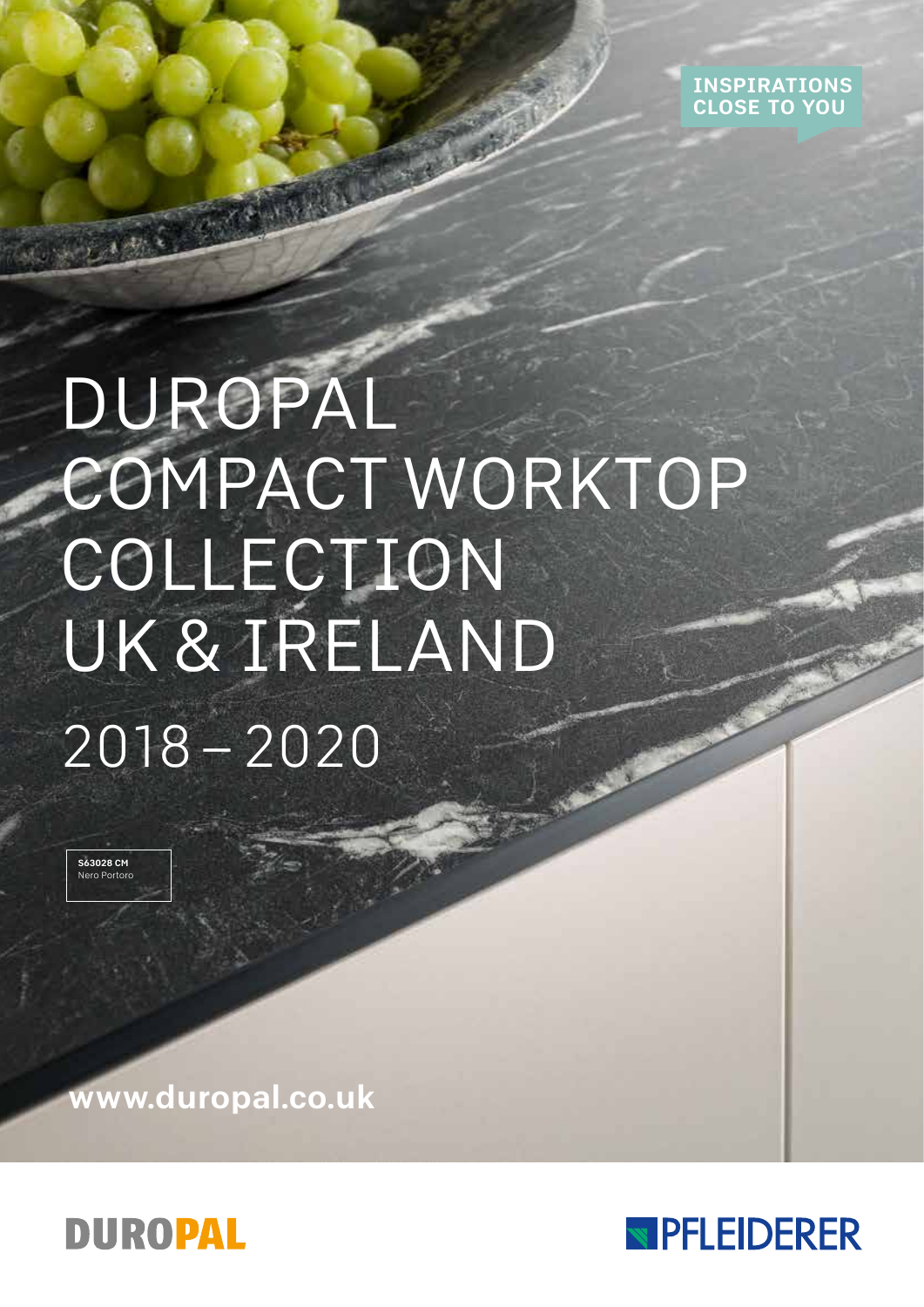### DUROPAL COMPACT WORKTOPS – HIGHLY RESISTANT TO ...

Melamine resin is the hardest of all synthetically produced organic materials. This is the reason for the high scratch and wear resistance of Duropal-HPL. The high impact resistance of the material is due to the elasticity of phenolic resin. These properties also explain the high resistance of HPL to chemicals and heat. Burning a cigarette on the surface of HPL is one of the quality tests specified in DIN-EN 438, which also determines all the other qualities important for the user. However, the bottoms of saucepans and ovenware can become extremely hot and we recommend using a protective pad.



## DUROPAL COMPACT WORKTOPS

Duropal Compact Worktops are made of 12mm thick solid compact laminate, offering great impact and moisture resistance for applications with high demands. Duropal Compact Worktops are produced to DIN-EN-438, hardwearing and easy to clean. Our extensive collection comprises of 12 impressive decors ranging from 3 modern uni colours, through to 7 exciting and tactile stone decors and 2 natural woodgrains. The collection also features 3 core colours in grey, white and black. This homogeneous colour through-pigment creates a solid edge appearance. With Duropal you're covered from all directions …

### HPL COMPACT UPSTANDS

- 
- 
- 







### HPL MDF BACK PANELS



#### COMPACT WORKTOP BEVELLED EDGE

#### CLEANING AND CARE INSTRUCTIONS

A major advantage of Duropal Compact Worktops is that the HPL surface makes cleaning so simple. Usually a moist cloth is sufficient, but use washing-up liquid to get rid of any grease. Stubborn dirt can be removed with an organic solvent such as methylated spirits or alcohol. There's nothing easier than cleaning and caring for Duropal Worktops.



Duropal HPL Compact Upstand available in the following size: 4,100 x 120 x 12 mm nominal (top edge bevelled)

Enhance your Duropal Compact Worktop with a matching Duropal HPL Compact Upstand. This accessory offers a cost-efficient and hygienic alternative to tiling.

Consisting of an 8 mm E1 medium density fibreboard (MDF) core surfaced with genuine Duropal high-pressure laminate manufactured to DIN-EN 438. Available in the following sizes:

4,100 x 640 x 9.2 mm nominal (8 mm MDF core) / 2,050 x 1,300 x 9.2 mm nominal (8 mm MDF core)

Please ensure that due care is taken to correctly seal the product to prevent moisture ingress.



All 12 Duropal Compact Worktops feature machined bevelled edges as shown in the above diagram. Worktops (4100 x 640 x 12mm) include the bevelled detail on the front long edge only, on breakfast bars (4100 x 950 x 12mm) the bevelled detail appears on both of the two long edges.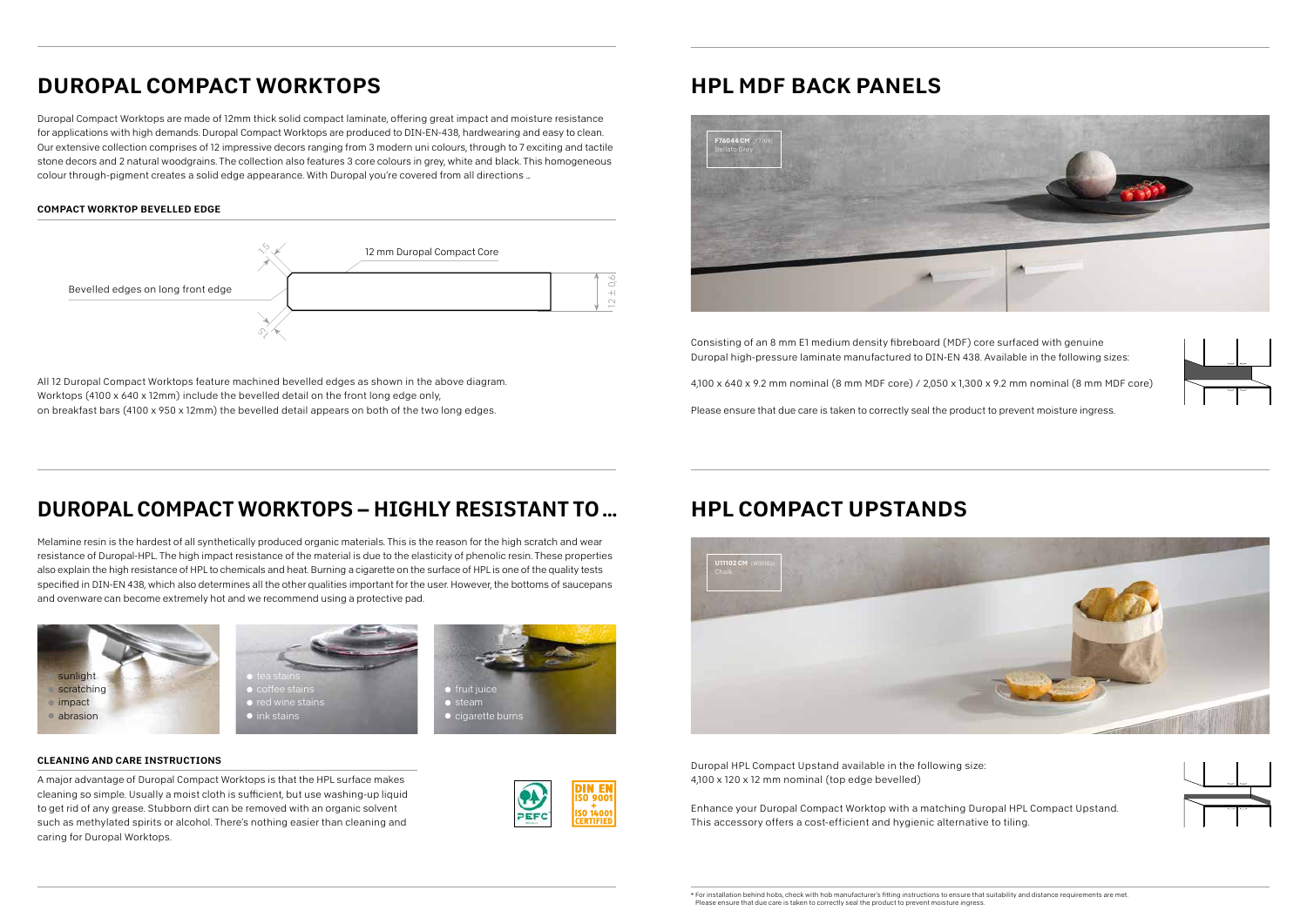|                                    |                                        | D.                              |                                       |  |                                                                             |
|------------------------------------|----------------------------------------|---------------------------------|---------------------------------------|--|-----------------------------------------------------------------------------|
|                                    |                                        |                                 |                                       |  | $\left\vert \text{F76054 GR } (\text{F7506P}) \right\vert$ Metallic brown * |
|                                    |                                        |                                 |                                       |  |                                                                             |
| <b>U11102 CM</b> (W00102)<br>Chalk | <b>U12188 CM</b> (U1188)<br>Light Grey | U12290 CM (U1290)<br>Anthracite | F76054 GR (F7506P)<br>Metallic brown* |  |                                                                             |



F76044 CM (F7709) Bellato Grey



**S63009 CM** (R6303) Carrara Marble



S63028 CM Nero Portoro



S63007 CM (R6301) Oriental Stone \*



2

3

4

1

3

4

S60019 GR Crick \*



Ceramic Rust \*















Ponderosa Pine \*

Collection

#### DECORS Collection

# 24 -HOUR SERVICE

Samples available to order around the clock: Tel.: +44 (0) 1625 660 411 . Fax: +44 (0) 1625 617 301 www.duropal.co.uk

Any personal details are only taken for the requirement of sending out samples and are not retained on file.

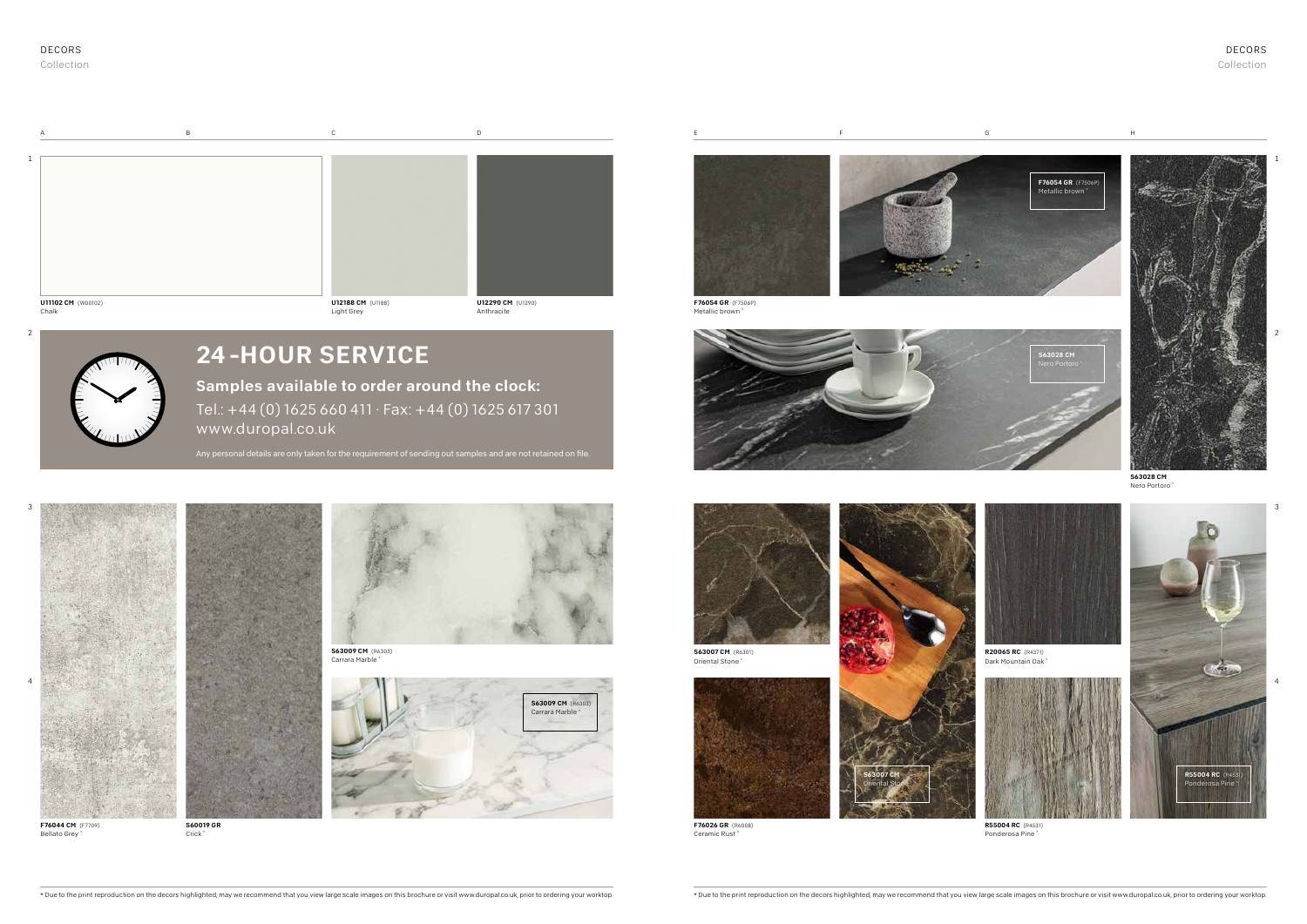### LARGE SCALE DECOR IMAGES

The decors displayed below are shown in large scale format to highlight the pattern variations and natural effects that these worktops are intended to feature.



S63028 CM

Nero Portoro



S63009 XM (R6303) Carrara Marble







Crick



F76054 GR (F7506P) Metallic brown



### AVAILABILITY CHART

| <b>Decor Reference</b> | <b>Decor name</b>   | <b>Surface</b><br>texture | <b>Coordinates</b> | Core  | <b>HPL MDF back</b><br>panels | <b>HPL Compact</b><br><b>Upstands</b> |
|------------------------|---------------------|---------------------------|--------------------|-------|-------------------------------|---------------------------------------|
| U11102 (W00102)        | Chalk               | <b>CM</b>                 | A1                 | white | $\bullet$                     | ٠                                     |
| U12188 (U1188)         | Light Grey          | <b>CM</b>                 | C1                 | grey  | ٠                             |                                       |
| U12290 (U1290)         | Anthracite          | <b>CM</b>                 | D <sub>1</sub>     | black | ۰                             | ٠                                     |
| F76026 (R6008)         | Ceramic Rust        | <b>GR</b>                 | E4                 | black | ٠                             | ٠                                     |
| F76044 (F7709)         | <b>Bellato Grey</b> | <b>CM</b>                 | A3                 | grey  | $\bullet$                     |                                       |
| F76054 (F7506P)        | Metallic brown      | GR                        | E1                 | black | ٠                             |                                       |
| R20065 (R4371)         | Dark Mountain Oak   | <b>RC</b>                 | G <sub>3</sub>     | black | ۰                             | ٠                                     |
| R55004 (R4531)         | Ponderosa Pine      | <b>RC</b>                 | G4                 | black | $\bullet$                     | $\bullet$                             |
| S60019                 | Crick               | <b>GR</b>                 | B <sub>3</sub>     | black | $\bullet$                     |                                       |
| S63007                 | Oriental Stone      | <b>CM</b>                 | E <sub>3</sub>     | black | $\bullet$                     | ٠                                     |
| S63009 (R6303)         | Carrara Marble      | <b>CM</b>                 | C <sub>3</sub>     | grey  | $\bullet$                     | ۰                                     |
| S63028                 | Nero Portoro        | <b>CM</b>                 | H1                 | black | ۰                             | ۰                                     |

#### WORKTOP SIZING INFORMATION

4100 x 640 x 12mm – bevelled on 1 long edge 4100 x 950 x 12mm – bevelled on 2 long edges

An elegant matt surface texture with a soft, fine touch. Particularly suited for stone and marble decors creating an authentic look & feel.

### SURFACE TEXTURES



Looks and feels like brushed wood and addresses the current trend for strong and distinctive surfaces. The texture is linear and enhances the tactile effect of the woodgrain decors.

This expressive surface texture is characterised by its depth and matt appearance creating an authentic and high quality finish on stone effect decors.





#### 24 -HOUR SERVICE

Samples available to order around the clock:

Tel.: +44 (0) 1625 660411 Fax: +44 (0) 1625 617 301

www.duropal.co.uk

Any personal details are only taken for the requirement of sending out samples and are not retained on file.

R20065 RC (R4371) Dark Mountain Oak

S63007 CM (R6301) Oriental Stone



Ceramic Rust

R55004 RC (R4531) Ponderosa Pine